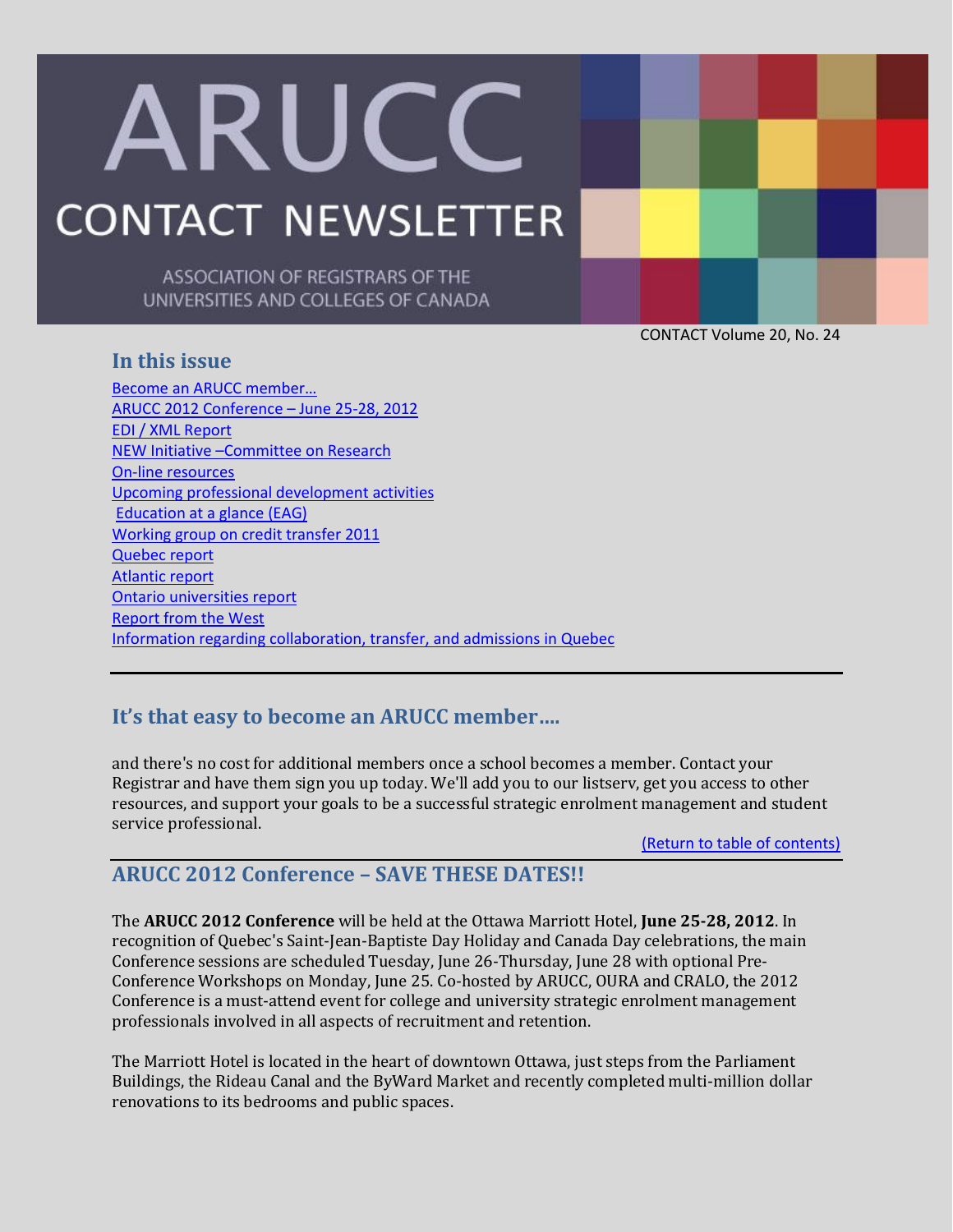Further details regarding program content, functions, exhibits and accommodation will be posted on the Conferenc[e website.](http://www.arucc.com/conferences/arucc2012/)  **Mark your calendars now for June 25-28, 2012! We look forward to seeing you in Ottawa next year for ARUCC 2012!**

[\(Return to table of contents\)](#page-0-2)

## <span id="page-1-0"></span>**EDI / XML Report**



By Doug Holmes ARUCC representative on the AACRAO SPEEDE Committee

When I reported in the fall 2004 issue of CONTACT that I would be stepping down from SPEEDE, I guess that I could have quoted Arnold -- "I'll be back". As reported in the fall 2010 issue of CONTACT I now have the privilege of returning to represent you, the ARUCC membership, by following Barry Billing in this role. For those of you who do not know me, I have been a software developer at the Ontario Universities' Application Centre (OUAC) in Guelph, since 1995. During that time, one of my roles has been on the team which developed and maintains the Ontario university system's EDI-based postsecondary transcript exchange system.

In preparation for writing this article, I browsed through the CONTACT archives where I found my last report in the fall 2004 issue (see

[http://www.arucc.ca/documents/contactvol17no11fall04.pdf\)](http://www.arucc.ca/documents/contactvol17no11fall04.pdf). I had just returned from the 1st Annual PESC Technology Summit where it was announced that the PESC XML College (i.e., postsecondary) Transcript schema had just been approved. Since then (as reported by Barry and others in subsequent issues of CONTACT) schools, vendors and other agencies have been working to both deploy and enhance that standard as well as develop other XML-based standards, to increase system and business process efficiencies supporting streamlined student services (see [http://www.pesc.org/interior.php?page\\_id=147\)](http://www.pesc.org/interior.php?page_id=147).

In today's data exchange landscape SPEEDE now refers to EDX standards, which encompass three different yet complementary flavours of electronic document exchange: traditional EDI, PESC XML and PDF. Due to the number of independent implementations of EDX (i.e., school-to-school, province/statewide and even national and North America-wide) it is difficult to know the exact volume of documents that are being exchanged using approved standards. However, the available statistics from various agencies and the "word of mouth" updates from others, show impressive growth in recent years as well as ongoing initiatives which bode well for the future (see [http://www.aacrao.org/About-AACRAO/committees/speede/who.aspx\)](http://www.aacrao.org/About-AACRAO/committees/speede/who.aspx).

**Thank you for supporting ARUCC!**

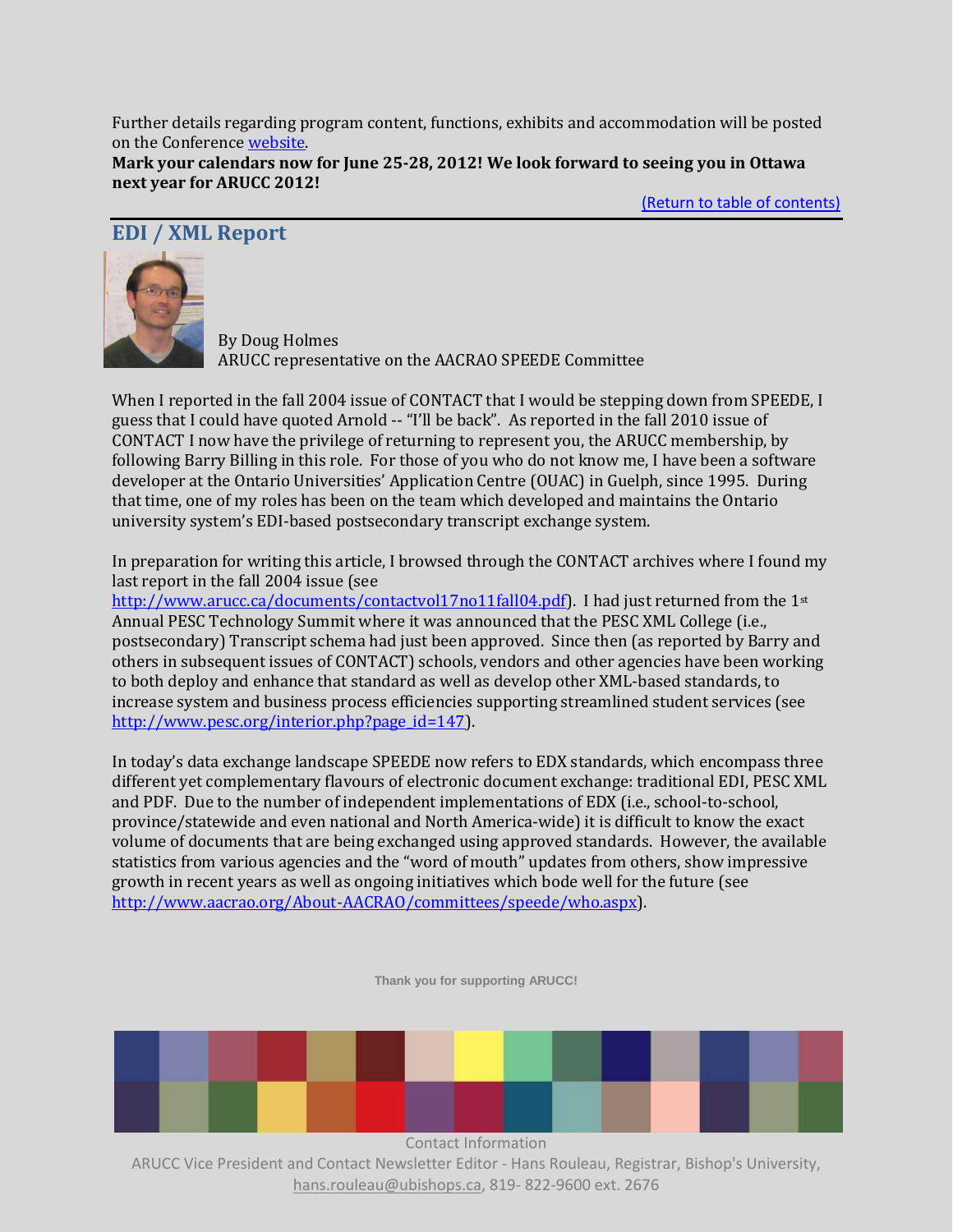Across Canada, standardized exchanges continue to grow amongst our universities and colleges. Since my departure in 2005, here are a few examples of things I observed while prepping for this article:

British Columbia

In addition to the traditional EDI transcripts being exchanged between postsecondary institutions in the province for many years, the PESC XML College Transcript, Transcript Batch and Transcript Acknowledgement standards are now being both sent and received amongst BCCampus, Simon Fraser University, Kwantlen College and Douglas College. Further planning is underway to include all post secondary institutions in the province in the XML exchange.

 $\bullet$ Alberta

In 2009, Alberta introduced a central "online application and transcript transfer system" for postsecondary education. The service, called ApplyAlberta, has been built using PESC standards and incorporates the Admissions Application, High School Transcript and College Transcript components. An upgrade to the newest PESC standards version is being planned.

• Ontario

EDI transcript volume continually increases amongst universities and colleges via their respective OUAC and OCAS trading hubs. Nearly all schools in both sectors are fully able to send and receive to each other. The Ontario College of Teachers also receives EDI undergraduate and B Ed transcripts from universities as part of the teacher certification process. OCAS and the colleges use PESC XML standards to receive both Ontario high school transcripts (adding increasing numbers of Ontario high schools and boards into their trading network) and Comprehensive International Assessments from both WES and ICAS evaluation services.

Since re-joining SPEEDE we met face-to-face in Reno, Nevada at the 2011 AACRAO Technology Conference (se[e http://www2.aacrao.org/tech11/\)](http://www2.aacrao.org/tech11/) where our committee also presented a number of EDX sessions. "Hi" to my fellow Canadians I met either attending or presenting at the conference. I also discovered we weren't the furthest travelers by any means … one attendee came from Turkey!

As during Barry's time on SPEEDE, we also meet weekly via conference call to discuss current committee initiatives and issues. Many of the SPEEDE members participate on various PESC work groups (the means by which PESC, a volunteer-based, community-driven organization performs much of its on-going standards work) and provide reports on these calls. If you subscribe to the SPEEDE-L listserv you should already be receiving detailed bi-monthly reports of SPEEDE's activities. If you do not subscribe, but would still like to see the updates, visit SPEEDE's web site (see "SPEEDE Updates" at [http://www.aacrao.org/About-AACRAO/committees/speede.aspx\)](http://www.aacrao.org/About-AACRAO/committees/speede.aspx). Some recent happenings in the standards-setting arena are:

**Thank you for supporting ARUCC!**

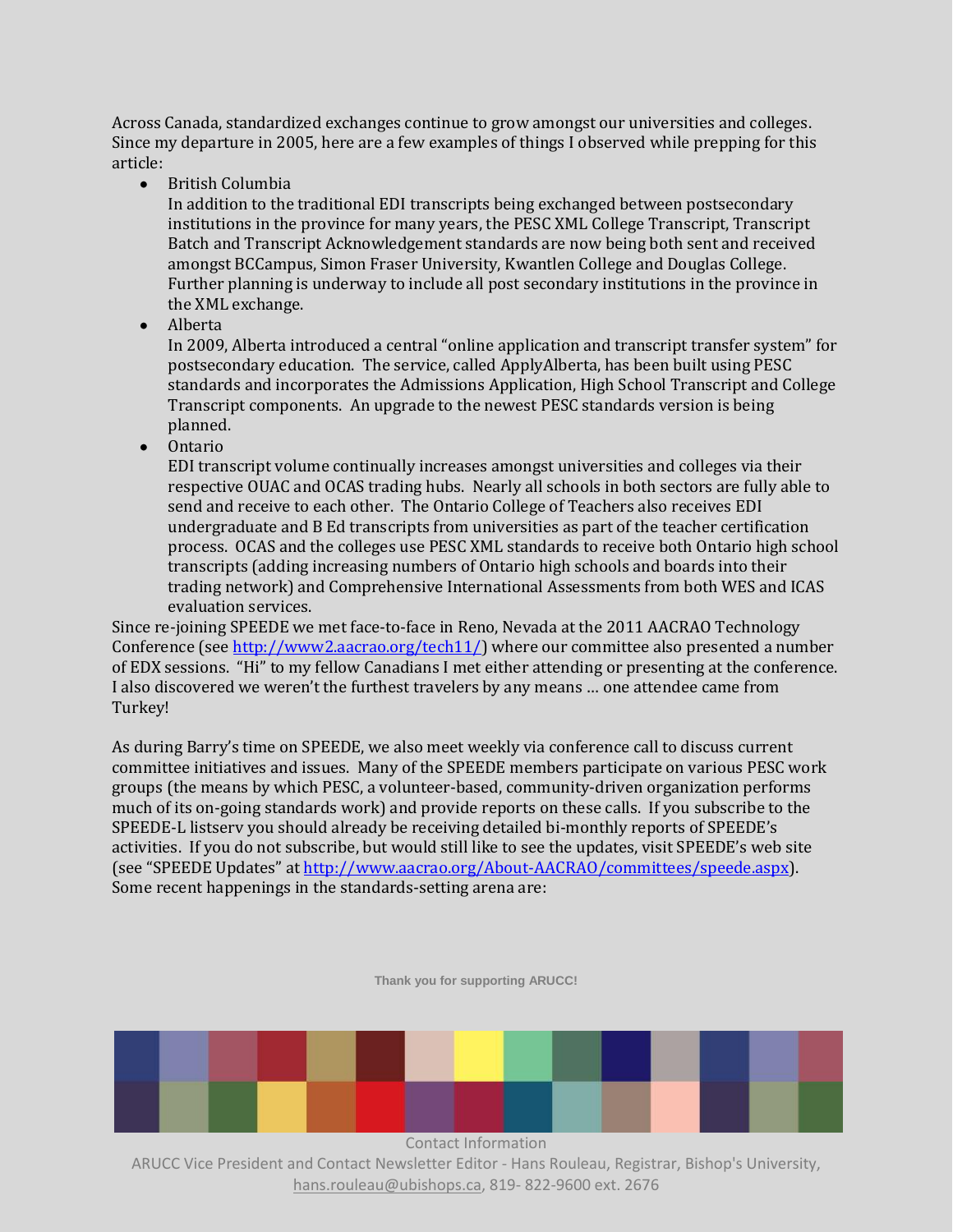- New versions of six PESC XML Schemas and their associated "implementation guides" (i.e.,  $\bullet$ technical documentation) were approved for:
	- o College Transcript
	- o High School Transcript
	- o Admissions Application
	- o Transcript Acknowledgement
	- o Request for Transcript
	- o Response to Request for a Transcript

and will each be posted shortly on PESC's web site (see [http://www.pesc.org/interior.php?page\\_id=147\)](http://www.pesc.org/interior.php?page_id=147)

- A sample is being created to post on the web to compare and contrast a paper transcript with its standardized electronic equivalents (both EDI and XML)
- SPEEDE is planning several webinars, hosted by AACRAO, which will be accessible by AACRAO members. The first (mid-fall 2011; date tbd) will be a panel discussion of the pros and cons of EDI, XML and PDF transcript exchanges (see [http://webinar.aacrao.org/index.html\)](http://webinar.aacrao.org/index.html)
- SPEEDE plans to present a number of EDX-related sessions next April at the 2012 AACRAO Annual Meeting in Philadelphia

Another source to keep abreast of standards initiatives in the broader PESC community is their monthly newsletter (see [http://www.pesc.org/interior.php?page\\_id=96\)](http://www.pesc.org/interior.php?page_id=96). Several highlights from the most recent issue include:

- InCommon and PESC Announce Strategic Partnership
- PESC Seal of Approval Program
- Shibboleth Workshop Series
- PESC and InCommon Streamline Admissions with AdmitMe Pilot Project
- Recent CEDS Handouts & Information
- What Are Web Services? SOA? Federations? Cloud Computing?

Just getting underway is the formation of a Canadian PESC Work / User group (see [http://www.pesc.org/interior.php?page\\_id=215\)](http://www.pesc.org/interior.php?page_id=215). The intention of this group would be to promote and encourage discussion and review of PESC, XML and both data and business process standards which affect higher education, all from a Canadian perspective. To date, this group has had one face-to-face meeting and one conference call including interested parties from across Canada. Anyone planning to attend the fall 2011 PESC Summit in San Francisco (see [http://www.pesc.org/interior.php?page\\_id=212\)](http://www.pesc.org/interior.php?page_id=212) is invited to participate in the next face to face meeting. If you are interested in more information about this initiative or possibly joining this work / user group, please contact either co-chair:

Bill McKee, Director of Operations, OCAS [\(mckee@ocas.ca\)](mailto:mckee@ocas.ca)

**Thank you for supporting ARUCC!**



Contact Information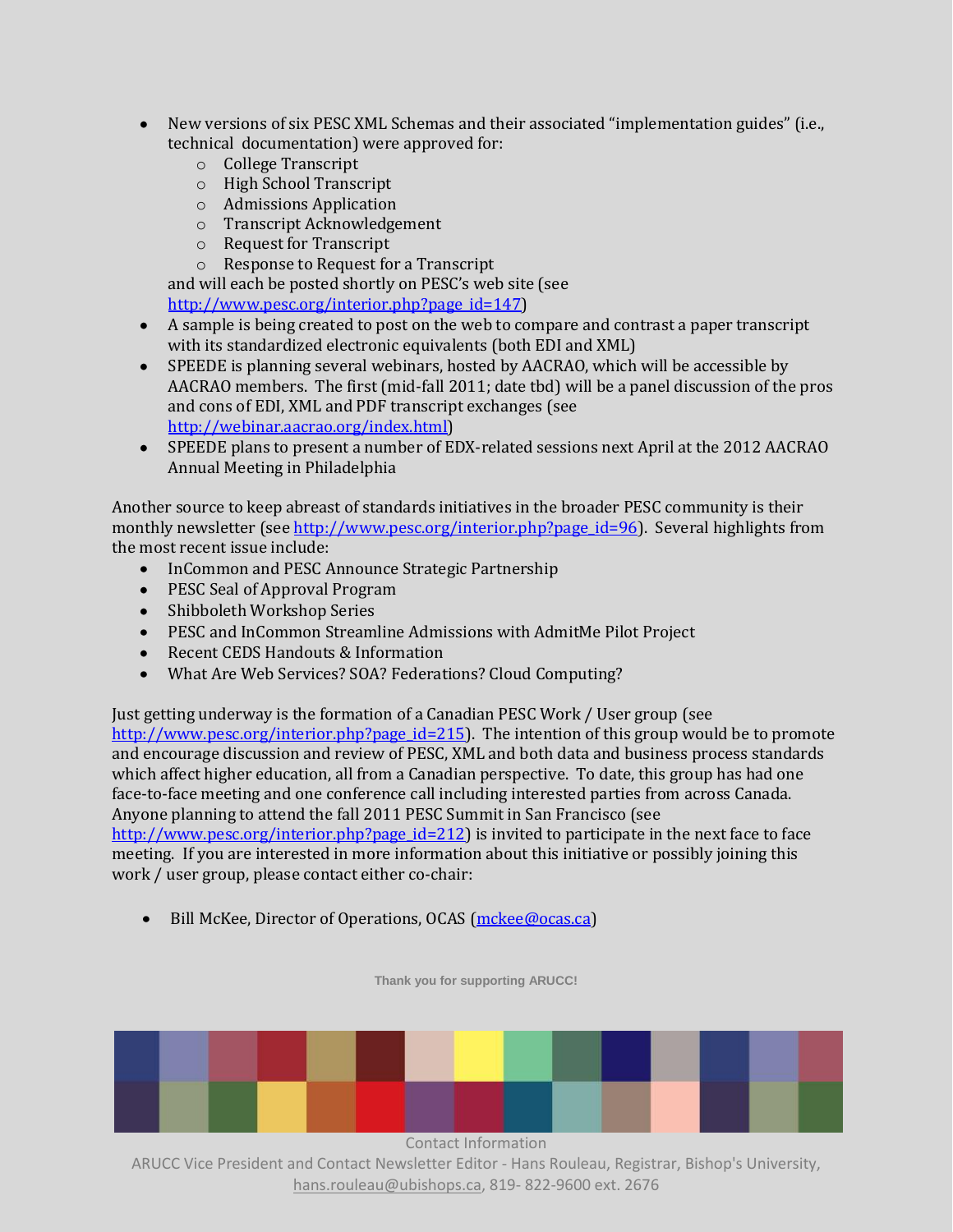Shane Aulenback, Vice President of R&D and CTO, Decision Academic [\(shane.aulenback@decisionacademic.com\)](mailto:shane.aulenback@decisionacademic.com)

The group also has plans to present one or more sessions related to PESC and standards at next summer's ARUCC 2012 biennial conference in Ottawa.

I would like to close my article by saying that if your school or region participates in an EDX initiative which either I have not mentioned here, or is not represented by the most up-to-date information on the "Who's Doing SPEEDE?" web link (see [http://www.aacrao.org/About-](http://www.aacrao.org/About-AACRAO/committees/speede/who.aspx)[AACRAO/committees/speede/who.aspx\)](http://www.aacrao.org/About-AACRAO/committees/speede/who.aspx), I would be glad to hear from you! If your institution is not yet involved in EDX and would like to be, or you are involved but have questions or concerns, please also contact me (holmes@ouac.on.ca) and I will get you connected with the information or people you need.

[\(Return to table of contents\)](#page-0-2)

# <span id="page-4-0"></span>**NEW Initiative –Committee on Research**

By: Kate Ross, EdD Registrar & Executive Director Student Enrolment Simon Fraser University

Last January, The ARUCC Executive commissioned a Research Task Force to investigate the feasibility of establishing a Committee on Research. The Task Force completed their work in June 2011 and tabled the report with the ARUCC Executive for approval. As a result the Executive will be moving forward with creating the committee. To learn more read the [report](http://www.arucc.com/documents/Final%20Report%20to%20ARUCC%20Executive%20June%2020%202011%20KR%5b1%5d.docx) and if you are interested in being a member of the committee, please submit your name or nominations to Joanne Duklas @ [jduklas@yorku.ca](mailto:jduklas@yorku.ca) by Friday, October 21, 2011.

[\(Return to table of contents\)](#page-0-2)

**Thank you for supporting ARUCC!**

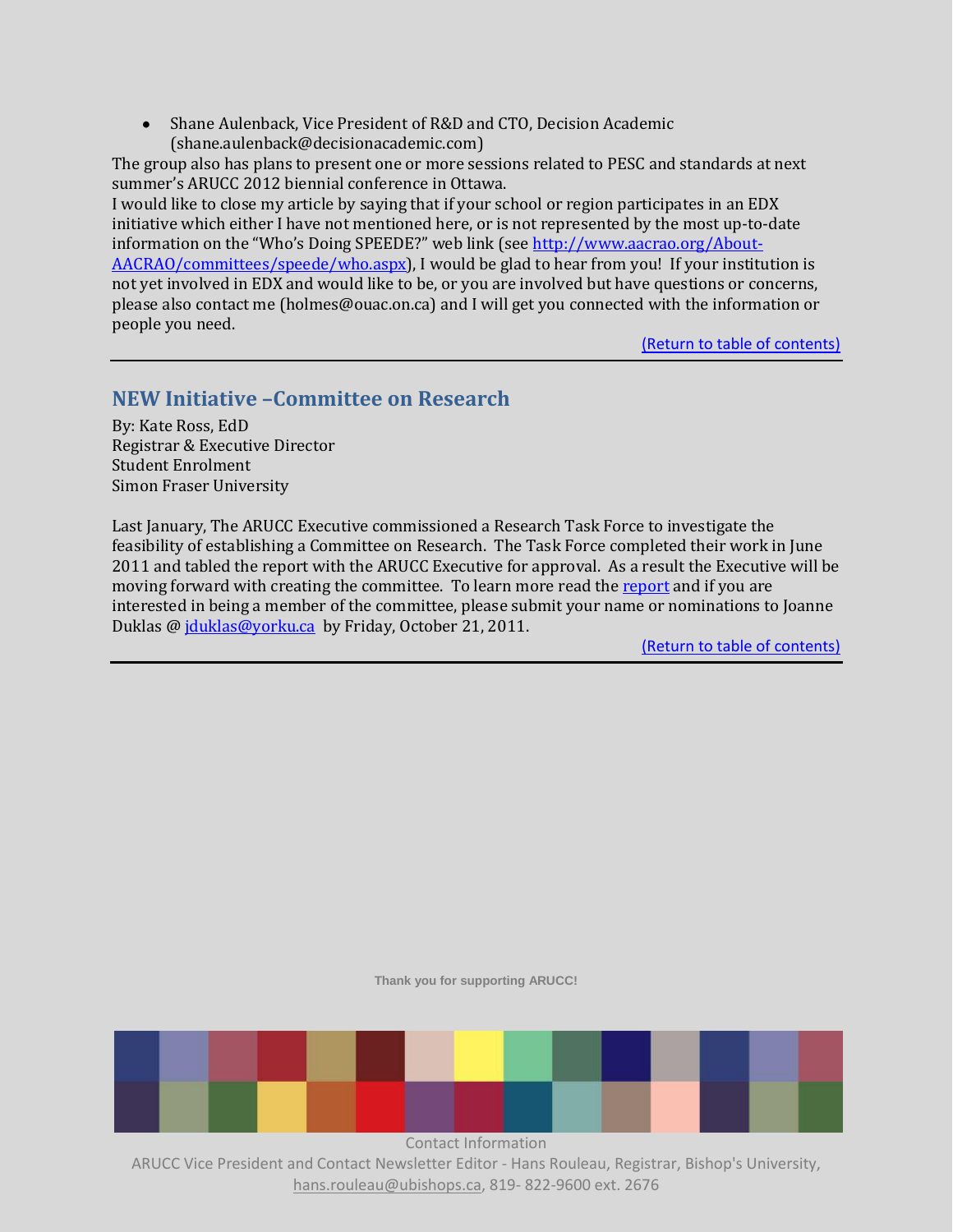# <span id="page-5-0"></span>**On-line resources:**

**AUCC launches online resource to help universities improve quality of undergraduate education:** The Association of Universities and Colleges of Canada has revealed an new online resource called Great Beginnings: Enhancing quality and innovation in undergraduate education, which was developed after an AUCC-led workshop on transforming undergraduate education held in March. The resource features case studies of good practices in undergraduate education, a report on the workshop, a bibliography of related articles and publications, and news items on the subject. [AUCC News Release](http://click.icptrack.com/icp/relay.php?r=1054952562&msgid=31357242&act=BVDM&c=56672&destination=http%3A%2F%2Fwww.aucc.ca%2Fmedia-room%2Fnews-and-commentary%2Fcanadas-universities-committed-to-enhancing-quality-in-undergraduate-education) [| Great Beginnings](http://click.icptrack.com/icp/relay.php?r=1054952562&msgid=31357242&act=BVDM&c=56672&destination=http%3A%2F%2Fwww.aucc.ca%2Fpolicy-issues%2Fundergraduate-education%2F) [| Add/Read Comments](http://click.icptrack.com/icp/relay.php?r=1054952562&msgid=31357242&act=BVDM&c=56672&destination=http%3A%2F%2Fwww.academicagroup.ca%2Ftop10%2Fstories%2F13900)

In case the links aren't live, here is the direct link to the report: [http://www.aucc.ca/wp](http://www.aucc.ca/wp-content/uploads/2011/09/the-revitalization-of-undergraduate-education-in-canada-2011.pdf)[content/uploads/2011/09/the-revitalization-of-undergraduate-education-in-canada-2011.pdf](http://www.aucc.ca/wp-content/uploads/2011/09/the-revitalization-of-undergraduate-education-in-canada-2011.pdf)

New Leadership Development Web Resource Center : <http://www.educationadvisoryboard.com/default.asp>

Employment opportunities <http://www.arucc.ca/advertisements.htm>

[\(Return to table of contents\)](#page-0-2)

## <span id="page-5-1"></span>**Upcoming professional development activities:**

- **CBIE is pleased to offer two English webinars in October 2011:**  "Consular Services and Emergency Management" and "Immigration 101: Study Permits, Visas and More". [Click here](http://www.cbie.ca/webinars/WebinarMain.html) to learn more and to register.
- *Registrar 101 Online*  Great news for new Registrars November 17 <http://www.aacrao.org/meetings/online-courses/registar-101-online.aspx>
- <span id="page-5-2"></span>• ACCRAO webinars:<http://webinar.aacrao.org/index.html>

[\(Return to table of contents\)](#page-0-2)

**Thank you for supporting ARUCC!**

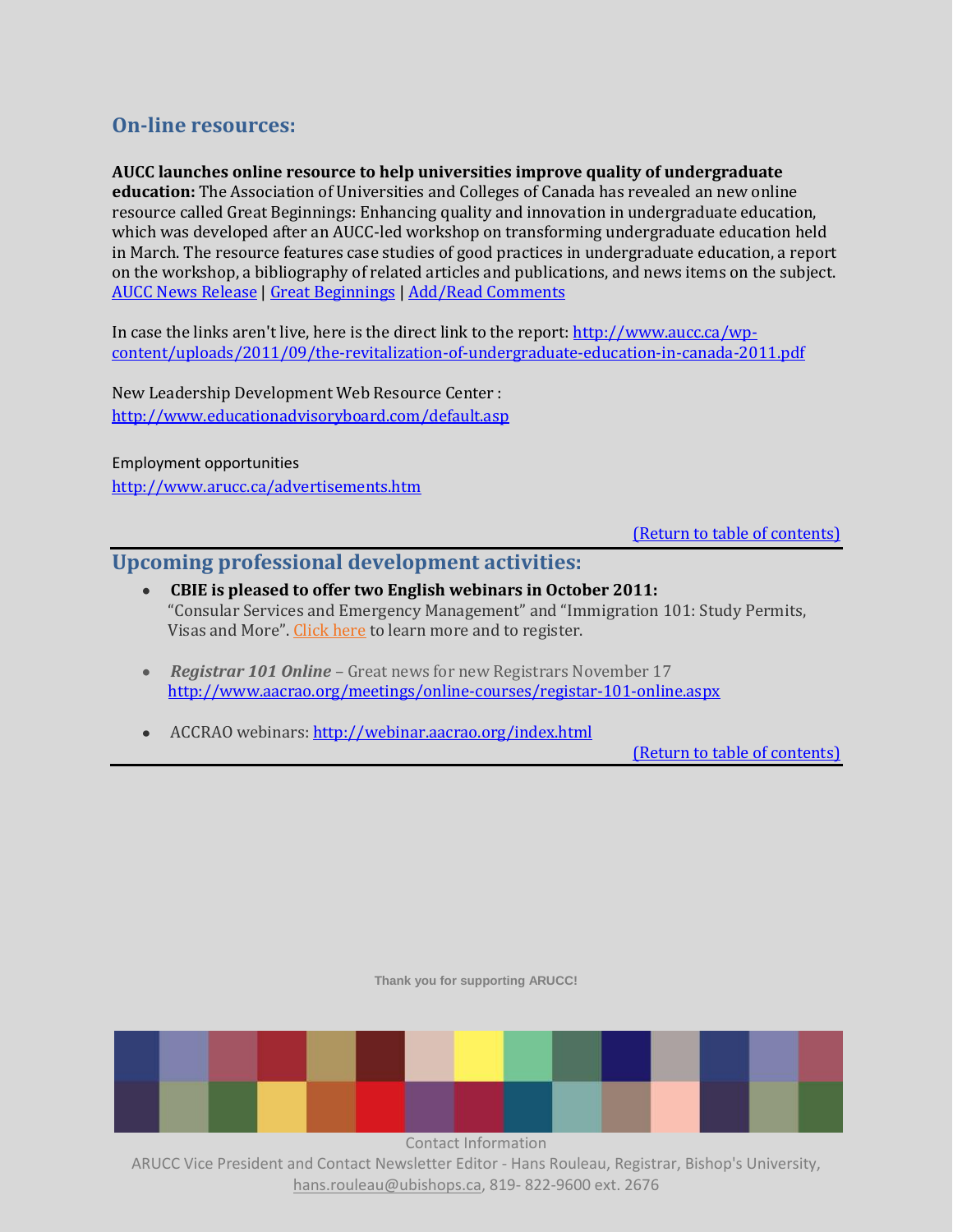#### **Education at a Glance 2011 (EAG)**

Today marks the release of *Education at a Glance 2011* (*EAG*), the flagship education indicators publication of the Organization for Economic Co-operation and Development (OECD), and Canada's companion report, *Education Indicators in Canada: An International Perspective 2011* (*EIC*). Canada's report provides provincial-and-territorial-level data on a number of *EAG*'s key indicators and facilitates the comparison of education systems in Canada's provinces and territories with those of OECD member countries. *EIC* is produced by CMEC and Statistics Canada, through their joint body, the Canadian Education Statistics Council (CESC).

Both reports offer a wealth of education-related data and underscore the ongoing commitment of provincial and territorial ministers of education to the collection of accurate and timely information on education.

CMEC's longstanding work at OECD and in other education-related international bodies ensures that Canada has access to the best the world has to offer in education data, theory, policy, and practice.

**[Education Indicators in Canada: An International Perspective 2011](http://cmec.ca/Publications/Lists/Publications/Attachments/265/education-indicators-canada-international-perspective-2011.pdf)**

**[Education at a Glance 2011](http://www.oecd.org/document/2/0,3746,en_2649_39263238_48634114_1_1_1_1,00.html)**

Need more information? Visit our site a[t www.cmec.ca](http://www.cmec.ca/) or contact Colin Bailey, Director, Communications, at 416.962.8100 .259 or [c.bailey@cmec.ca.](mailto:c.bailey@cmec.ca)

[\(Return to table of contents\)](#page-0-2)

# <span id="page-6-0"></span>**Report of the CMEC Working Group on Credit Transfer 2011**

CMEC has just released the latest report of its working group on postsecondary credit transfer. *Report of the CMEC Working Group on Credit Transfer 2011* provides a summary of the latest actions undertaken by provinces and territories to align credit-transfer practices with the principles agreed to by ministers of education and embodied in thei[r 2009 Ministerial Statement on Credit Transfer](http://www.cmec.ca/Publications/Lists/Publications/Attachments/216/ministerial-statement-credit-transfer-2009.pdf)  [in Canada.](http://www.cmec.ca/Publications/Lists/Publications/Attachments/216/ministerial-statement-credit-transfer-2009.pdf)

#### **[Report of the CMEC Working Group on Credit Transfer 2011](http://cmec.ca/Publications/Lists/Publications/Attachments/264/wgct-report2011-en.pdf)**

Need more information? Visit our site a[t www.cmec.ca](http://www.cmec.ca/) or contact Colin Bailey, Director, Communications, at 416.962.8100 .259 or [c.bailey@cmec.ca.](mailto:c.bailey@cmec.ca)

**Thank you for supporting ARUCC!**



Contact Information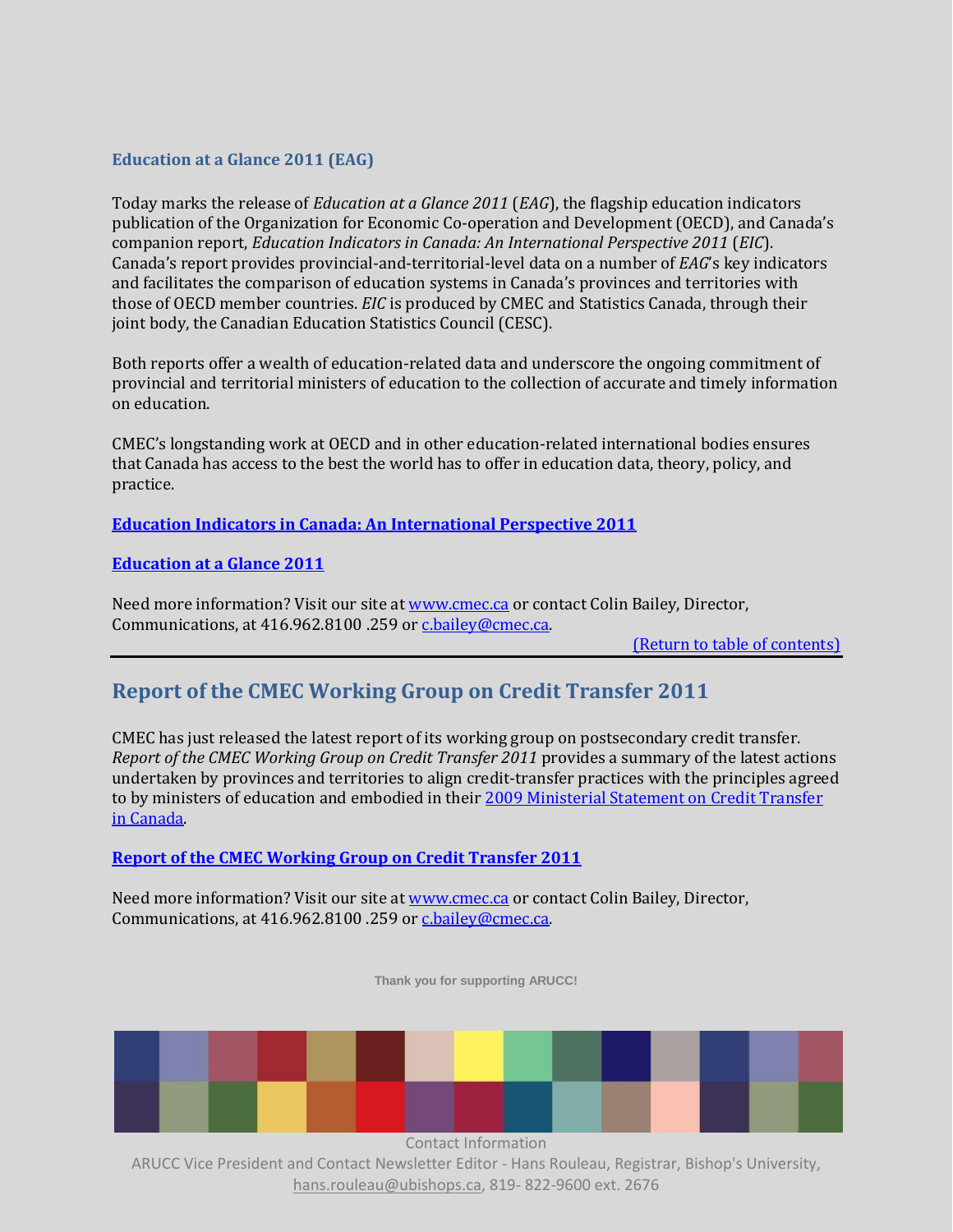# <span id="page-7-0"></span>**Quebec Report**



Submitted by: Heidi Emami Quebec Representative McGill University

#### **People on the Move**

ARUCC Vice President **Hans Rouleau** was appointed Registrar at **Bishop's** University on June 1. He replaces **Yves Jodoin**, ARUCC Past President, long standing member, and valued colleague.

**Concordia** University has a new Registrar; **Laura Stanbra** replaced **Linda Healey,** effective July 1.

Starting in August 2011, **Stéphanie de Celles** became the new Registrar at Montreal's **École Polytechnique**, replacing **Robert Vinet**.

**Danielle Fleury**, Registrar of Laval University, is the new President of the Quebec Registrars' Subcommittee. She replaces **France Myette**, Registrar of the University of Sherbrooke, and past ARUCC Executive Committee member and Secretary-Treasurer.

#### **A brief overview of student mobility across Quebec universities**

As of winter 2003, the mechanism for Quebec university students to apply for course approval at another university in the province has been an online system set up by the Conference of Rectors and Principals of Quebec Universities (CREPUQ). This system was put in place following an agreement by Quebec universities to facilitate student mobility and the granting of transfer credits across institutions.

**Thank you for supporting ARUCC!**

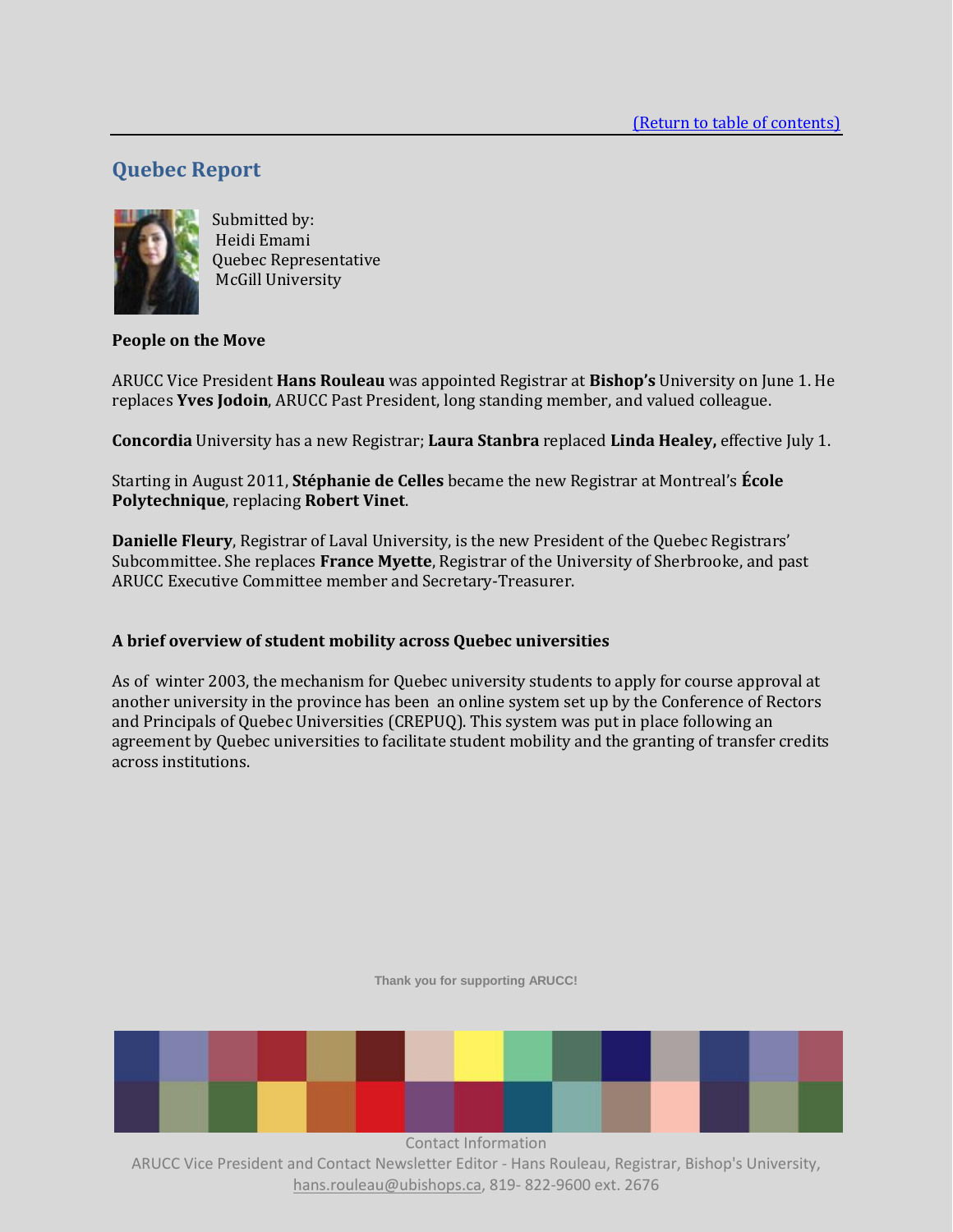Upon implementation of the online form in fall 2003 the number of course approvals and registrations increased by 32% and continued to augment gradually until the fall of 2007. Since fall 2008, requests have stabilized at about 5,000 students each term, representing 2% of the total Quebec university student population. In the past eight years, nearly 72,000 students (effecting approximately 115,000 course registrations) have taken advantage of the mobility agreement at least once.

In the fall of 2010, 6,748 students applied for course approval at a Quebec university; of these, 5,134 were approved and allowed to register. A total of 5,051 students - nearly all the students who obtained approval - confirmed their registration at the host institution. This total represents 1.8% of the entire Quebec university population in this term (just over 282,000 students).

The evolving demand illustrates clearly that easier and streamlined access encourages more students to take advantage of the benefits of inter-university transfers.

#### **Quebec Medical Residents suspend teaching activities**

Quebec medical residents suspended their teaching duties on July 11. With negotiations underway to renew their collective agreement, the residents aim to convince provincial authorities to recognize their contribution to the teaching of medicine and the need for a salary increase.

Quebec's faculties of medicine are urging the government and the Fédération des médecins résidents du Québec (FMRQ) to resolve their differences quickly so that training objectives for medical students and residents can be met. Medical faculties and teaching hospitals have been making every effort to minimize the impact of these pressure tactics on students. For the time being, teaching is being maintained by clinical faculty as negotiations continue between the FMRQ and the government.

#### **Thank you for supporting ARUCC!**

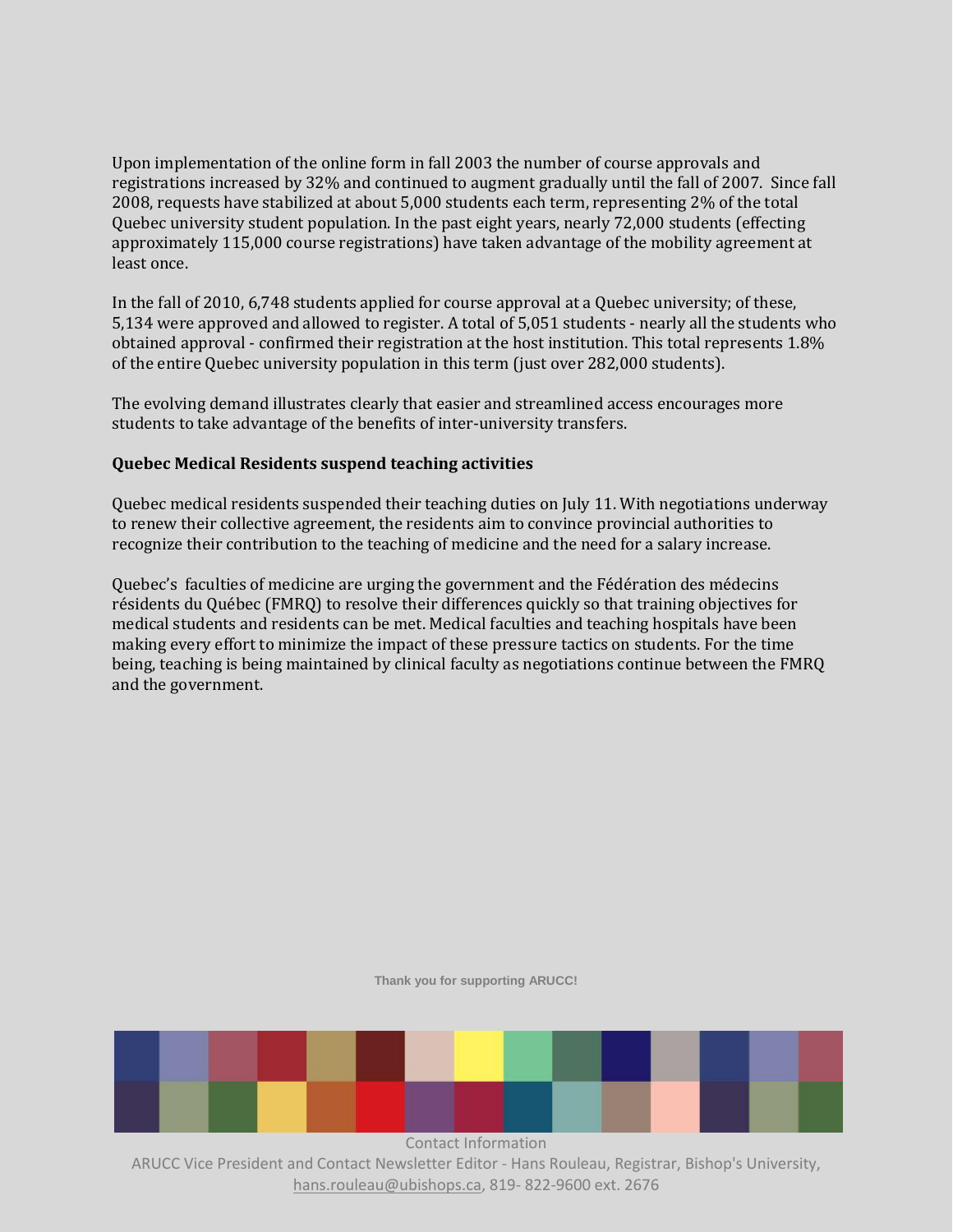#### **Acceuil Plus: a warm welcome for new international students**

From August 5 to September 3, new international students arriving at the Montréal‐Trudeau Airport received a personal welcome as they embarked on their college and university studies in Quebec. The province's universities and 42 colleges and institutes participated. The program, now in its second year, is coordinated jointly by the Conference of Rectors and Principals of Quebec Universities (CREPUQ), and the Conférence régionale des élus de Montréal (CRÉ Montréal).

Students were greeted by a team of international and Quebec students who guided them through th[e Acceuil Plus](http://www.accueilplus.ca/) process.

[\(Return to table of contents\)](#page-0-2)

# **ARUCC Atlantic Update – September 2011**



Submitted by: Wayne Paquet Atlantic Representative to ARUCC Executive Nova Scotia Agricultural College

#### **News**

Early enrollment figures suggest a year of mixed results in Atlantic Canadian universities. Some universities have had significant increases while others have had slight declines in enrollment. It will be interesting to review the results on October 1 when officially released by the Association of Atlantic Universities.<http://www.atlanticuniversities.ca/>

In June the Association of Atlantic Universities released a study on the impact of universities on their local communities entitled: "*Thriving Together:* Universities and Community in Atlantic Canada."

<http://www.atlanticuniversities.ca/thriving-together>

**Thank you for supporting ARUCC!**

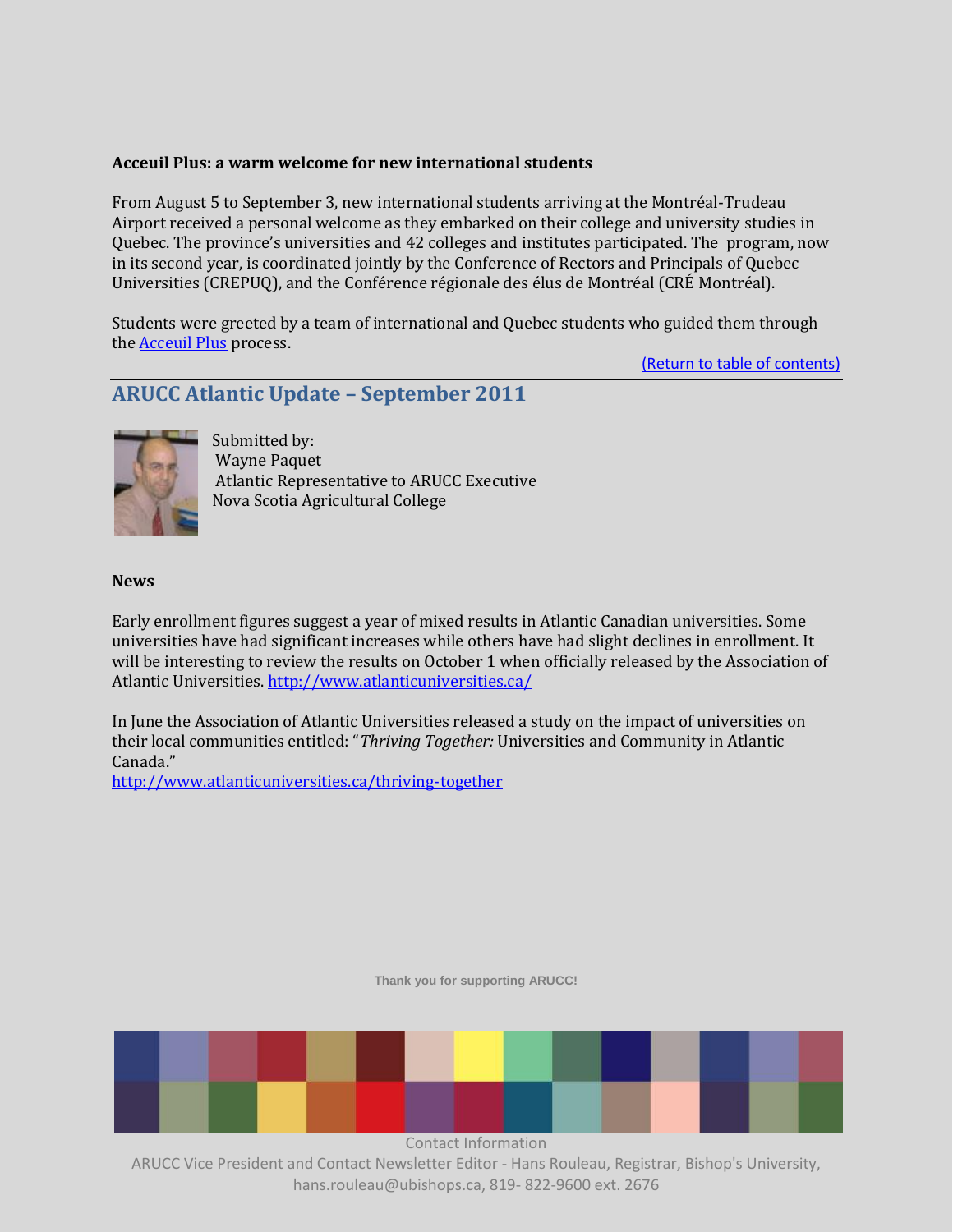One of the major news stories in Nova Scotia higher education is about my own institution, the Nova Scotia Agricultural College (NSAC) which is currently part of the Nova Scotia Provincial Government. On May 20th the Provincial Government announced its decision to enter into formal discussions with Dalhousie University on a potential merger of the two institutions. The two institutions already have a long standing partnership, with Dalhousie Senate conferring NSAC's bachelor and graduate degrees. The potential merger is being framed as a unique opportunity to share the strengths of two distinct institutions with different but complementary academic and research programs.

<http://www.gov.ns.ca/news/details.asp?id=20110520003>

The Université Sainte-Anne won the second prize in CAUBO's 2011 Quality and Productivity Awards. "Since 2009, Université Sainte-Anne has implemented three sources of renewable energy on its main campus in Church Point: a solar thermal system for domestic hot water, a gasification biomass furnace, and a 50-kW wind turbine", said Allister Surette, President and Vice-Chancellor of Université Sainte-Anne. "We are proud to see that our commitment to sustainable development and environmental protection has been recognized by the CAUBO and we hope that many other institutions will adopt a similar approach."

Atlantic Universities are busy working on their second annual "Atlantic Common University Data Set" which is similar to regional data sets in other parts of the country. "The Atlantic Common University Data Set is an initiative intended to provide an online tool for students, parents and the public that complements the extensive information which universities already make available through other published surveys as well as their own websites."

<http://www.atlanticuniversities.ca/atlantic-common-university-data-set>

#### **People**

The Université Sainte-Anne have welcomed a new President and Vice-Chancellor, Mr. Allister Surette and a new Vice-President, Academic and Research, Dr Kenneth Deveau.

The University of King's College also welcomed a new President, Dr. Anne Leavitt. Dr. Leavitt was formerly Dean of Arts at Vancouver Island University.

The Nova Scotia Community College has appointed Don Bureaux to the position of President. Don previously worked for year in the Acting President role and previously as a Vice President and Principal. Don began his term in May.

**Thank you for supporting ARUCC!**

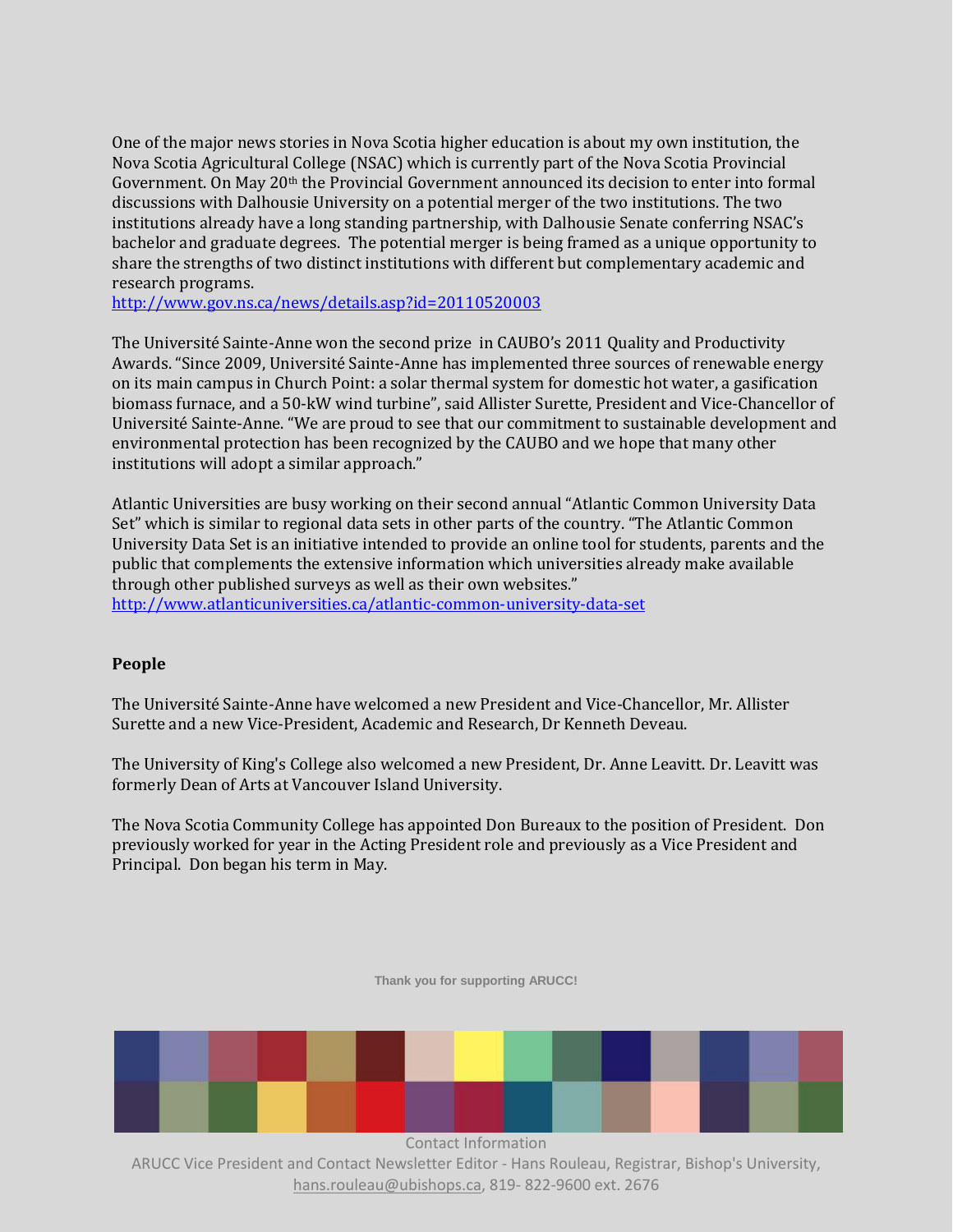Mount Saint Vincent University has moved Admissions and Institutional Analysis under the Registrar's Office. With this change the MSVU has hired two new Admissions Officers, Michelle Ball and Heather Standing, and an Associate Registrar, Admissions and Registration, Martine Staatsen-Kintzinger.

**[\(Return to table of contents\)](#page-0-2)**

# <span id="page-11-0"></span>**Ontario report**



Submitted by: Richard Levin Ontario OURA representative University of Toronto

- In May, the provincial government released its plan for postsecondary education called *Putting Students First.* The plan envisions initiatives in areas including growth, institutional mandates, innovation, accountability, quality and transfer credit.
- A number of Ontario institutions have received funds for capital construction to support an increase of 60,000 spaces by 2015-16.
- Provincial funding is being extended to [Pathways to Education Canada](http://www.pathwaystoeducation.ca/home.html) to continue to provide active mentoring, tutoring, and financial support to students in Grades 9 through 12 from low-income communities in Ottawa, Kitchener, Hamilton, Kingston and Toronto.
- Registrars and Financial Aid officials continue to work with OSAP to address highly manual and labour intensive processes.

Institution reports

York

- York, has just launched "YU Connect," a co-curricular record that includes the ability to tie learning outcomes to volunteer and job opportunities.
- York has also expanded its array of Work/Study programs to include "York engaged students" (YES) positions. These positions are paid at a higher level and specifically focused on creating job opportunities that enhance student mentorship and leadership capacity. Previously introduced Work/Study innovations include "RAY" (Research at York positions) and "CLAY" (college life at york positions - similar to YES but specifically focused on higher level roles to enhance college life and leadership opportunities.

**Thank you for supporting ARUCC!**

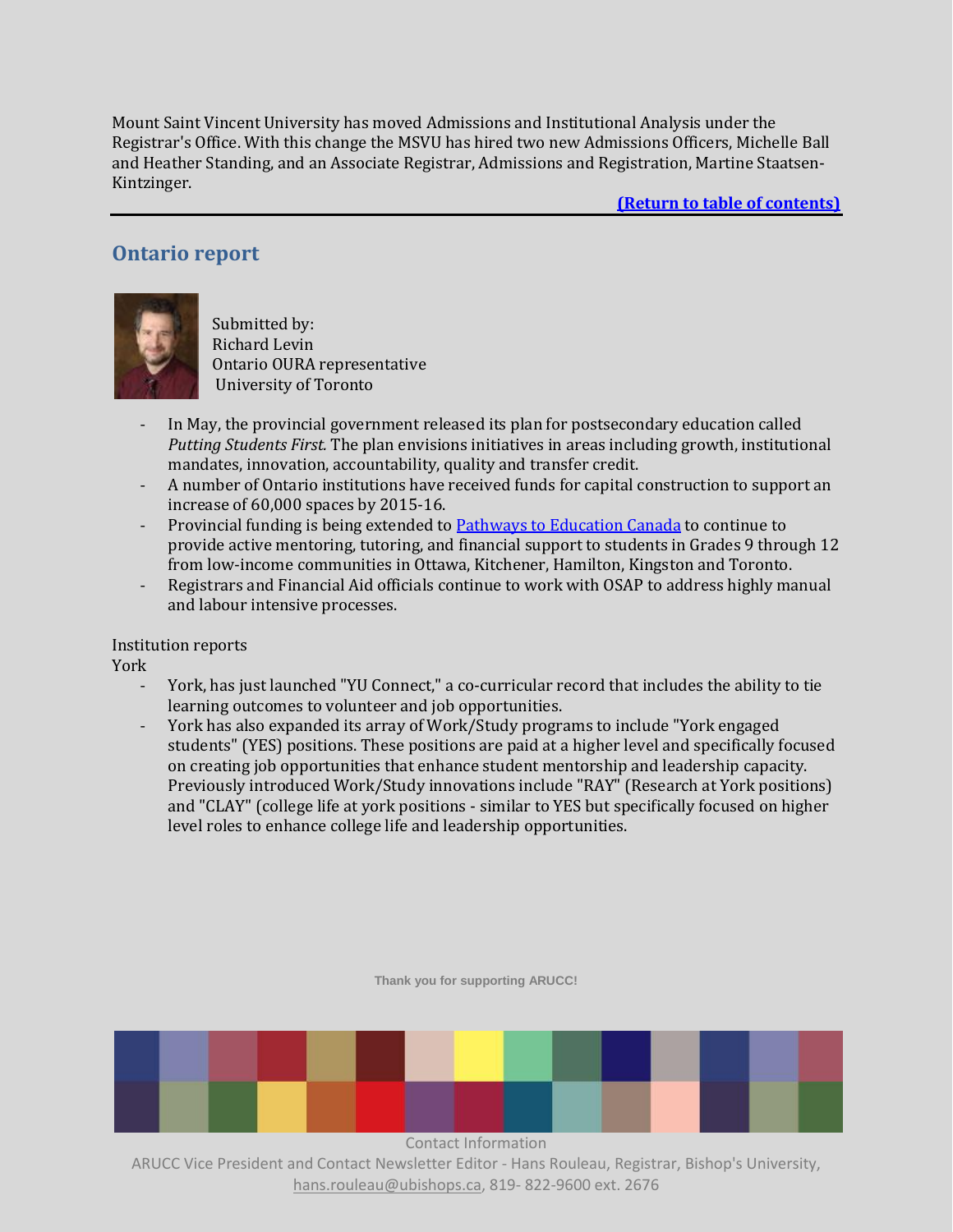#### Carleton

#### **Innovative work on Student Mental Health framework recognized at Annual Meeting of Canadian Association of University Business Officers**

Carleton University was awarded first prize in the national category of the CAUBO 2011 Quality and Productivity Awards Program.

The award was presented in recognition of the work done for the "Student Mental Health Framework: A Guide for Supporting Students in Distress." The comprehensive, integrated framework outlines a consistent approach to responding to students in distress. It describes the university's approach to supporting students, articulates a set of guiding principles and provides specific guidelines for dealing with a range of situations involving students.

#### **Carleton's Suzanne Blanchard Recognized as Community Leader**

Suzanne Blanchard, Associate Vice-President (Students and Enrolment) and University Registrar, was honoured with a Leading Women Building Communities award from the Ontario government. While at Carleton, she has been a leader in fostering support for students. Her accomplishments include spearheading the development of Carleton Complete—a package of initiatives designed to promote a culture of academic success and ensure students participate in meaningful activities outside the classroom, leading the implementation of the Student Mental Health Framework, overseeing the creation of student-led initiatives to reduce the stigma surrounding mental health and initiating a dialogue with students on racism and prejudice that makes everyone a part of the solution.

#### **Canal building open for occupancy**

This fall, Carleton University opens the doors to the Canal building, the new home to programs in biomedical, energy, environmental and aerospace engineering. Along with room for these programs, there is also space for graduate student growth and common public spaces. This building has been designed to meet a high level of sustainability, by incorporating a green roof, and sustainable design and construction practices.

#### **Construction continues on new residence building**

Construction continues on the Lennox and Addington residence building—a ten floor building which will provide 434 additional rooms to the residential precinct. Construction of the new residence building is expected to be completed by September of this year.

**Thank you for supporting ARUCC!**

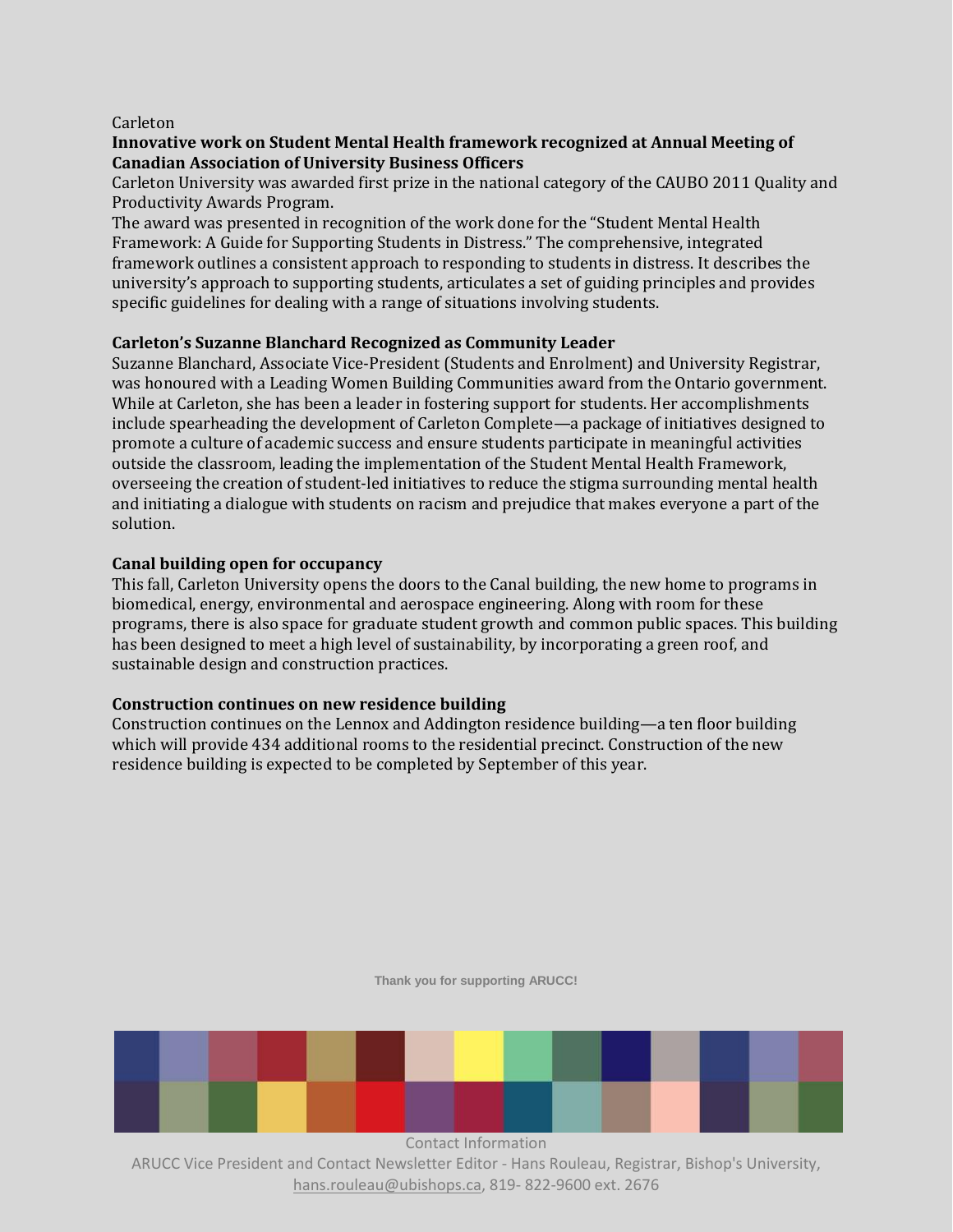#### **Carleton receives provincial infrastructure funding for MacOdrum Library facelift**

Having recently been provided \$16 million of funding from the provincial government, Carleton University's MacODrum Library will receive a new, light-filled and transparent façade into the Tory quad, as well as an addition onto the east side that will add two floors to part of the building. The additional space will provide additional classroom and library study space, as well as a digital media centre and a new aboriginal centre.

[\(Return to table of contents\)](#page-0-2)

# <span id="page-13-0"></span>**Report from the West**



Submitted by: Neil Marnoch Western representative University of Manitoba

#### **WARUCC**

The Biannual Meeting of the Western Association of the Registrars of Universities and Colleges (WARUCC) was held in Saskatoon June 21- 24. The meeting marked the transition to a new executive group.

#### *President*

Neil Marnoch, University of Manitoba *Past President* Susan Husum, University of Regina *Vice-President* Karen McCredie, Capilano University *Secretary* David Wood, Mt. Royal University *Treasurer* Wesley Toews, Canadian Mennonite University *British Columbia Member-at-Large* Mark Johnston, University of British Columbia

*Alberta Member-at-Large* Ada Schmude, University of Alberta *Saskatchewan Member-at-Large* Barb Elich, Briercrest College *Manitoba Member-at-Large* Carol Girling, University College of the North *Newsletter Editor* Meghan Sired, University of Saskatchewan *Website Editor* Sue Butler, University of Victoria *Western Representative to ARUCC* Neil Marnoch, University of Manitoba

**Thank you for supporting ARUCC!**

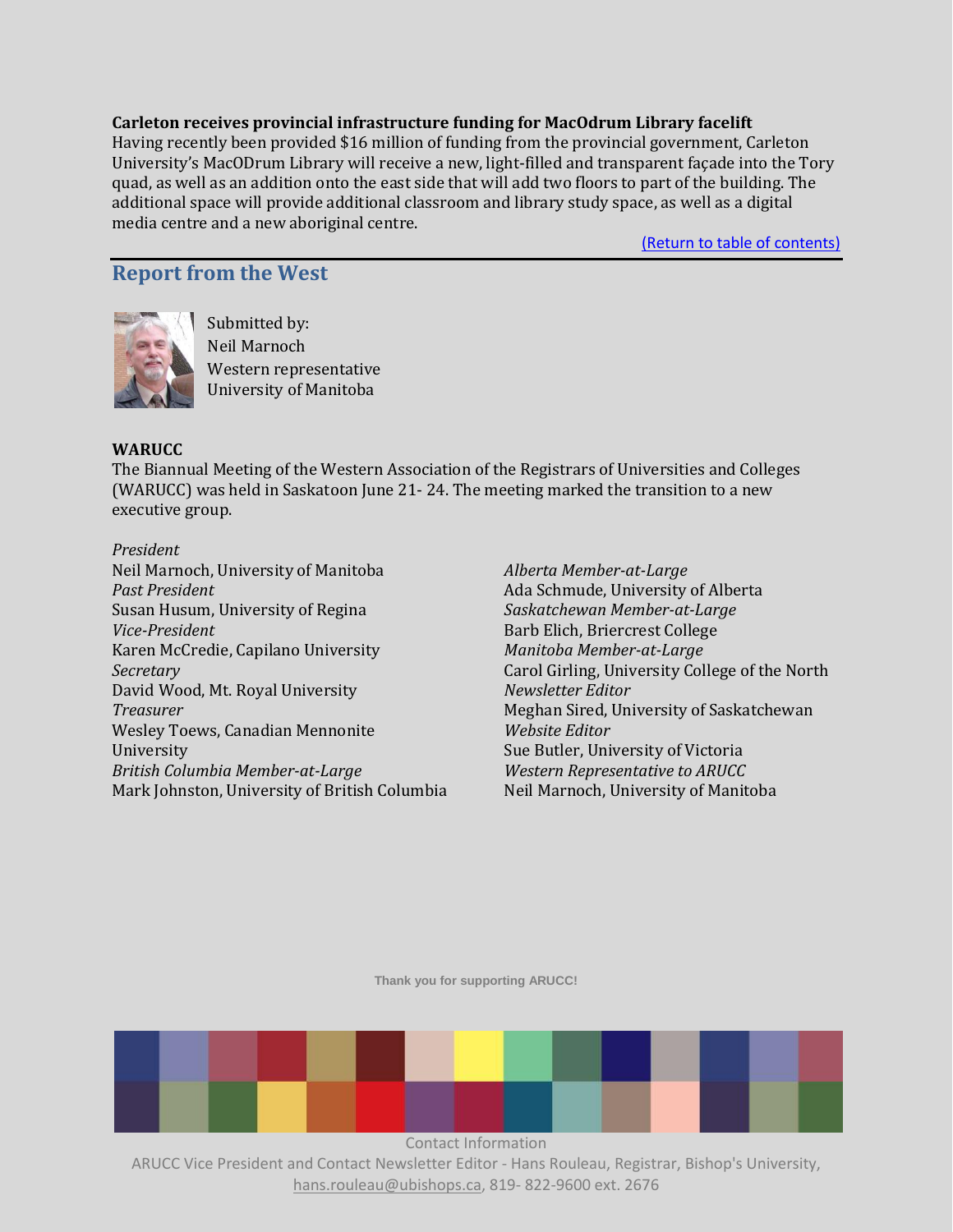#### **Manitoba**

The University of Manitoba has created two new leadership portfolios within Student Affairs. Student Life has been created as an area separate from that of the Residences portfolio. Brendan Hughes has moved to the U of M from Lakehead University as the first Director of Student Life. For many year students in Health Sciences programs offered at the Banntayne Campus have been under-served. Student Affairs has responded to this need by creating a cross disciplinary student services office at the Bannatyne Campus. Heather Paterson, who has held key advising positions over her career at the U of M is the units' first Director.

The Navitas International College of Manitoba (ICM) continues on its path of success. The ICM pathway program has reached an enrolment of 511 students. In 2011, 276 international students completed their first year of university studies through the ICM program. The U of M has benefited from this success, as approximately 90% of ICM graduates go on to U of M degree programs.

#### **Saskatchewan**

This fall, the University of Regina welcomed 350 new students into our newest Faculty, the Faculty of Nursing. The University, in conjunction with SIAST, offers the Collaborative Bachelor of Science in Nursing program in Regina and Saskatoon.

The student awards and financial aid office welcomes a new team which includes Donnell Schoenhofen as the Manager, Karen Barton as the Coordinator and Tracey Eckland as the loans assistant.

The University of Regina welcomed a new Vice-President Academic & Provost this June. Dr. Thomas Chase returned to the University of Regina from Royal Roads University in Victoria.

On February 7, 2011 Briercrest College and Minot State University signed a partnership agreement in which students will receive a Bachelor of Arts (BA) from Briercrest and a Bachelor of Science in Education (BSE) from Minot State in five years. The first three years are spent at Briercrest and the remaining two at Minot State. This fall 41 students are enrolled in the program.

Briercrest College and Seminary welcomes Tom Berekoff as Executive Lead, Development and June Clark as Vice-President, Enrolment.



**Thank you for supporting ARUCC!**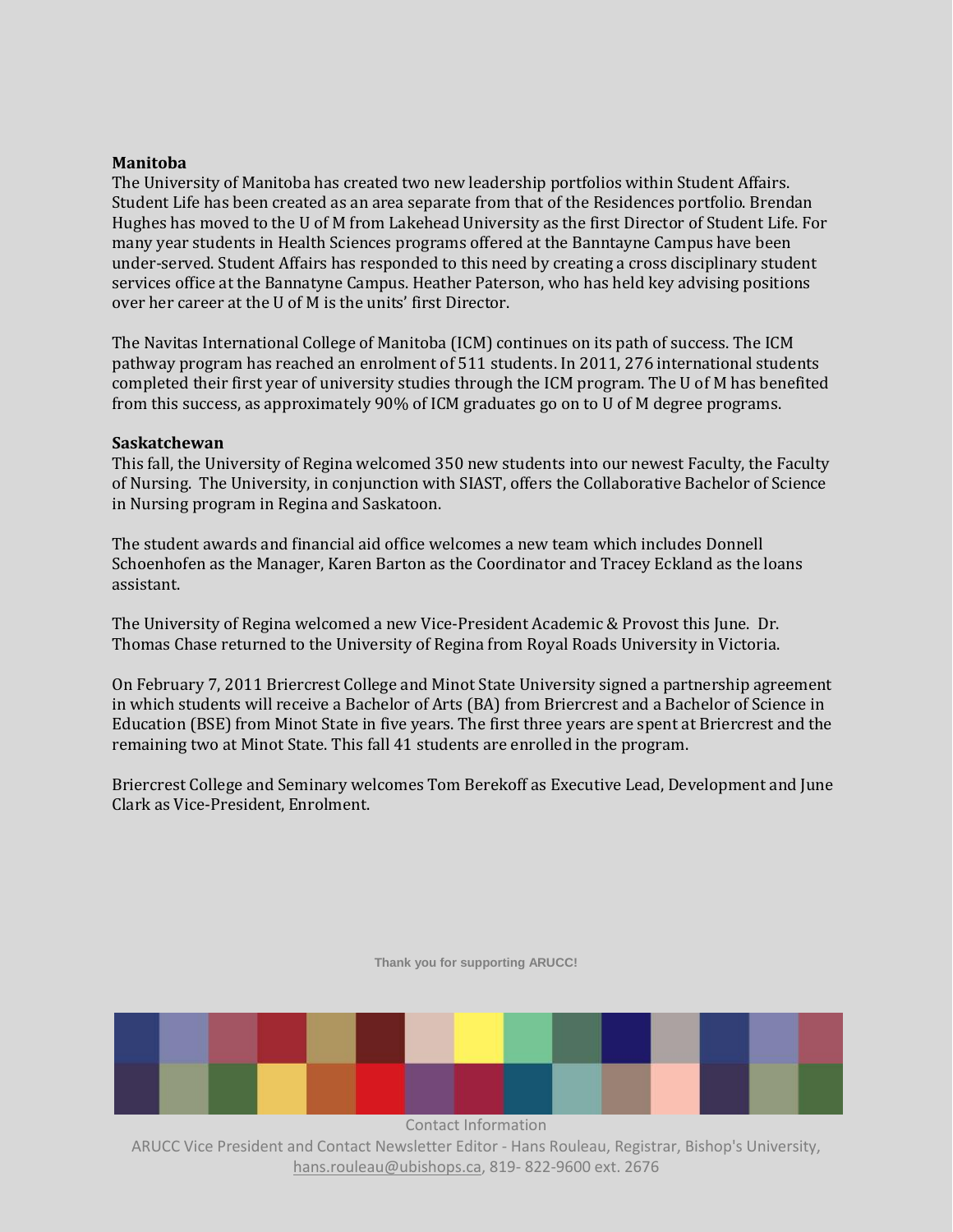In response to a study launched by the Saskatchewan provincial government last spring, education consultant Alex Usher recently released a report recommending that degree granting powers be expanded to institutions beyond the province's two universities. A working group with representatives from the government, University of Regina, University of Saskatchewan, SIAST and Briercrest College and Seminary will now be set up to consider the recommendations. To read the press release go to [http://www.gov.sk.ca/news?newsId=8e2def96-65cb-422a-a763-](http://www.gov.sk.ca/news?newsId=8e2def96-65cb-422a-a763-82a1b2dc838a) [82a1b2dc838a](http://www.gov.sk.ca/news?newsId=8e2def96-65cb-422a-a763-82a1b2dc838a)

To read the report go t[o http://www.aeei.gov.sk.ca/expansion-degrees-granting-status](http://www.aeei.gov.sk.ca/expansion-degrees-granting-status-consultations-recommendations)[consultations-recommendations](http://www.aeei.gov.sk.ca/expansion-degrees-granting-status-consultations-recommendations)

#### **British Columbia**

As part of Premier Christy Clark's 'B.C. jobs plan', the BC government has announced plans to double international student enrolment (secondary and post-secondary) in BC by 2015. It is estimated that international students in B.C. currently generate 22,000 jobs and bring an estimated \$1.25 billion into the provincial economy. No specific strategies have been outlined for how postsecondary institutions will adapt.

Enrolment highlights for the 2011-12 academic year.

Enrolments remain strong across BC with record enrolments at UBC's Okanagan campus, the University of the Fraser Valley, Kwantlen Polytechnic University and UNBC.

<span id="page-15-0"></span>In August 2011 the Student Transitions Project (STP) published a research report for the British Columbia Council on Admissions and Transfer (BCCAT) to help education planners and policy makers gain a better understanding of student mobility from research-intensive universities (RIU) to other BC public post-secondary institutions. The study found that the BC institute of Technology, University of British Columbia and Langara College were the top three destinations for students moving from a RIU to another post-secondary institution. View the full report here: <http://www.bccat.bc.ca/pubs/footsteps.pdf>

[\(Return to table of contents\)](#page-0-2)

**Thank you for supporting ARUCC!**

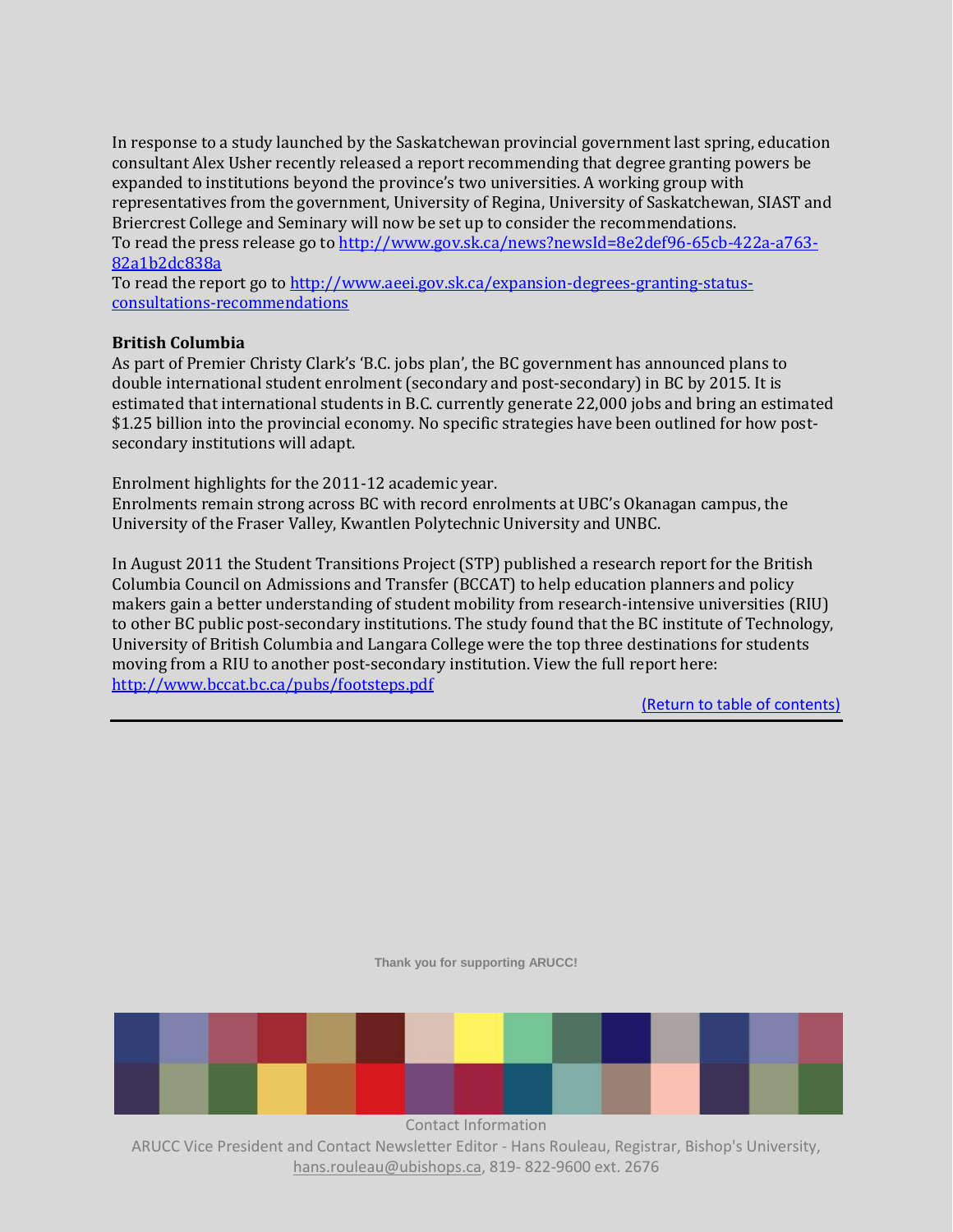# **Information regarding collaboration, transfer, and admissions in Quebec**

By Kathleen Massey University Registrar and Executive Director Enrolment Services McGill University

The Quebec postsecondary system facilitates collaboration among its institutions on a number of levels. These include the existence of committee structures to facilitate collaboration, the use of new technology, collaborative academic programming, policy development, and some shared admission practices. Further, the postsecondary education system (CEGEP to university) is structured in an integrated way, facilitating transfer from one level to the other; students receive a full year of university credit and complete just 3 years of university. It is a system-wide 1+3 arrangement.

#### **Organizational structures:**

CREPUQ, a university-led organization which includes representation from every university in the province, helps to coordinate collaboration among the universities. There are a number of committees, many also with broad university representation, which deal with matters addressing the above themes. The registrars' subcommittee is one such group. There are equivalent committees in the realm of vice presidents academic, principals/rectors/presidents, medical admissions, recruitment and so on. For details about CREPUQ, please visit this site: http://www.crepuq.qc.ca/

The educational system within Quebec is designed to facilitate transfer between the CEGEPs and the universities. High school ends at the conclusion of grade 11 in Quebec. Student then enter CEGEP. Students who have completed two years of CEGEP may proceed toward the completion of three year university degree programs as a matter of normal practice. While not wanting to oversimplify the issue, it is worth noting that the recognition of CEGEP studies as being equivalent to one full year of university study is not wide-spread across Canada and yet it should be.

Four year university programs, where they exist, are designed primarily for students who have studied outside of Quebec. For the most part, students who have graduated from grade 12 in Quebec (ie from private K-12 schools) are not admitted to universities in Quebec. Students from outside Quebec with Grade 12 completion are admitted to four-year programs at Quebec universities. Some universities which have exclusively 3 year degree programs require students to complete one year of university or one year of CEGEP before being admitted to the degree program.

**Thank you for supporting ARUCC!**

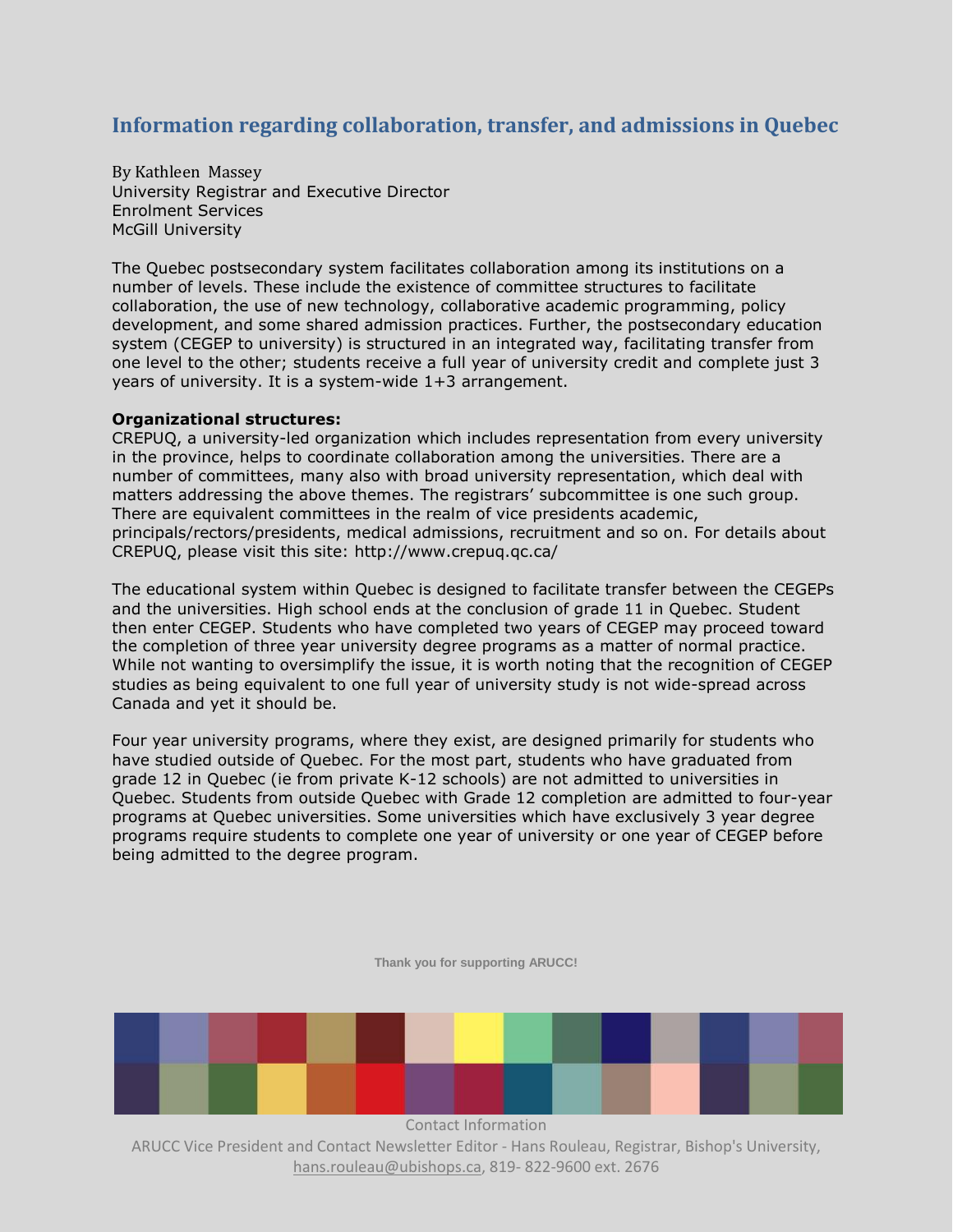#### **Technology:**

One of the single most effective means that has been put in place to facilitate transferability is the following: *Inter University Transfer (IUT) or the 'Authorisation d'études hors éstablissements':* 

The goal of the agreement underpinning this system is to allow students registered as regular students in one Québec university (the home university) to follow, within the framework of their program of study, one or more courses of their choice, for valid reasons, at another Québec university (the host university). The agreement does not supersede institutional regulations, which the student is subject to at both the host and home institutions. For information about this system, which has replaced the paper-based 'letter of permission' process, please visit this site: [https://dbs.crepuq.qc.ca/mobilite](https://dbs.crepuq.qc.ca/mobilite-cours/4DSTATIC/FRAccueil.html)[cours/4DSTATIC/FRAccueil.html](https://dbs.crepuq.qc.ca/mobilite-cours/4DSTATIC/FRAccueil.html)

In using this system, students authorize the universities to transfer their credits after the completion of their studies. No paper is exchanged. The system has been well-received by students and the universities.

*Electronic Transcript Sharing/Transmissions électronique des relevés de notes:*  In addition, in 2008 Quebec universities agreed to pilot the introduction of a transcriptsharing system, with CREPUQ acting as the hub. Transcripts are shared in a secure manner using PDF formats. This eliminates the need for mailing paper copies among those institutions. Some institutions are considering using this new system as a means to manage inter-university collaborative degrees.

#### **Collaborative Academic Planning:**

Various types of university partnerships have been established to develop and offer joint degree programs, regional extension programs, collaborative and associated programs within the province. In addition, many exchange and some cotutelle programs exist or are being developed with international universities, including with partner institutions in France. Some universities and CEGEPs have developed DEC/Baccalaureate options for students which essentially allow the students to complete both credentials in a compressed period of time.

#### **Policy Development and Admission Practices:**

Quebec universities use the '*R-score'* as a means to consider the CEGEP pool of applicants for undergraduate admission, rather than using an average of the earned grades. This score was designed as a means to 'level the playing field' for the evaluation of applicants. The formula is reflective of several factors beyond just an average of the students' grades. A similar score is in development for Quebec university applicants (to other Quebec universities). It is planned that this score will be use for admission to the province's medical schools and it may be used for a variety of other programs in future.

**Thank you for supporting ARUCC!**



ARUCC Vice President and Contact Newsletter Editor - Hans Rouleau, Registrar, Bishop's University, hans.rouleau@ubishops.ca, 819- 822-9600 ext. 2676